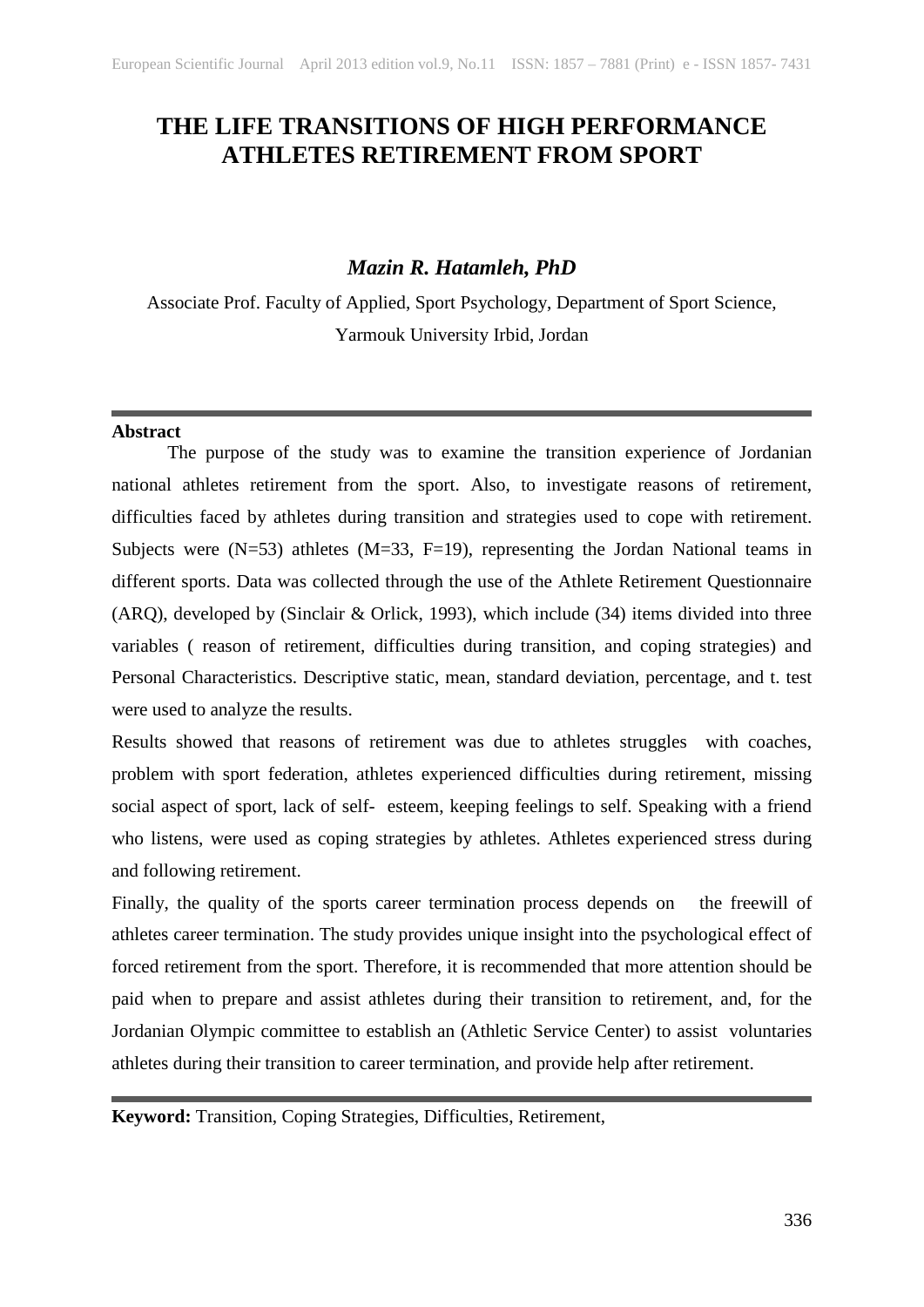#### **Introduction**

The study of transitions is investigable and cannot be predicted. People's life is characterized by these different life changes, discontinuity or turning points. Every transition has the possibility to be a crisis, a relief, or a combination of both, depending on the individual's perception of the situation. Transitional events include such things as: career changes, the death of a spouse, having children, moving to another city, or getting married, loss of career aspiration and like an expected job promotion that never comes through (Lynch and Chickering, 1989; Schlossberg, 1984).

Transitions exist in every aspect of life, such as life transitions, career transitions, and social transitions to name just a few. The term transition can mean many things to many people. Schlossberg (1981, 1984), defined transitions as, "An event or nonevent resulting in a change in assumptions about oneself and the world, and thus requires a corresponding change in one's behavior and relationships" (p. 5; p. 43). Pearson and Petitpas (1990) stated that the term transition is found to be useful in describing and understanding how physical, psychological, and social change can affect an individual.

Change, whether wanted or unwanted, can create stress on an individual. Some individuals will make numerous career changes throughout their lives. Some will see their careers move forward on their own conditions, while others may not be as fortunate. Their change may be a result of poor performance, downsizing, or politics. Nonetheless, there are issues associated with career transitions that appear for both wanted and unwanted change. The emotions of an individual involved in a career change are a crucial part of the transition experience (Caplan, Vinokur, Price and Van Ryn, 1989).

Coakley (2001), stated that sport opportunities are short term. The average career in a team sport lasts between 3 to 7 years, and that means after one's sport career ends there are about 40 extra years in a person's work life. A career in sport is much shorter than most other careers or occupations, as most athletes, voluntarily or involuntarily retire during their mid to late 20's. All athletes, whether they compete internationally or professionally, eventually move from elite participation in sport into another major focus area.

 One particular type of transition which has the potential to reveal these complex patterns of change and stability is retiring from high-performance sport. The event of retirement, or change, is a normal consequence of elite participation. The other focus area of career often requires entirely different skills than those learned, and perfected as an athlete and is one in which the individual rarely has the same competencies. Consequently, this transition, at a relatively young age, is often said to generate identity crises and coping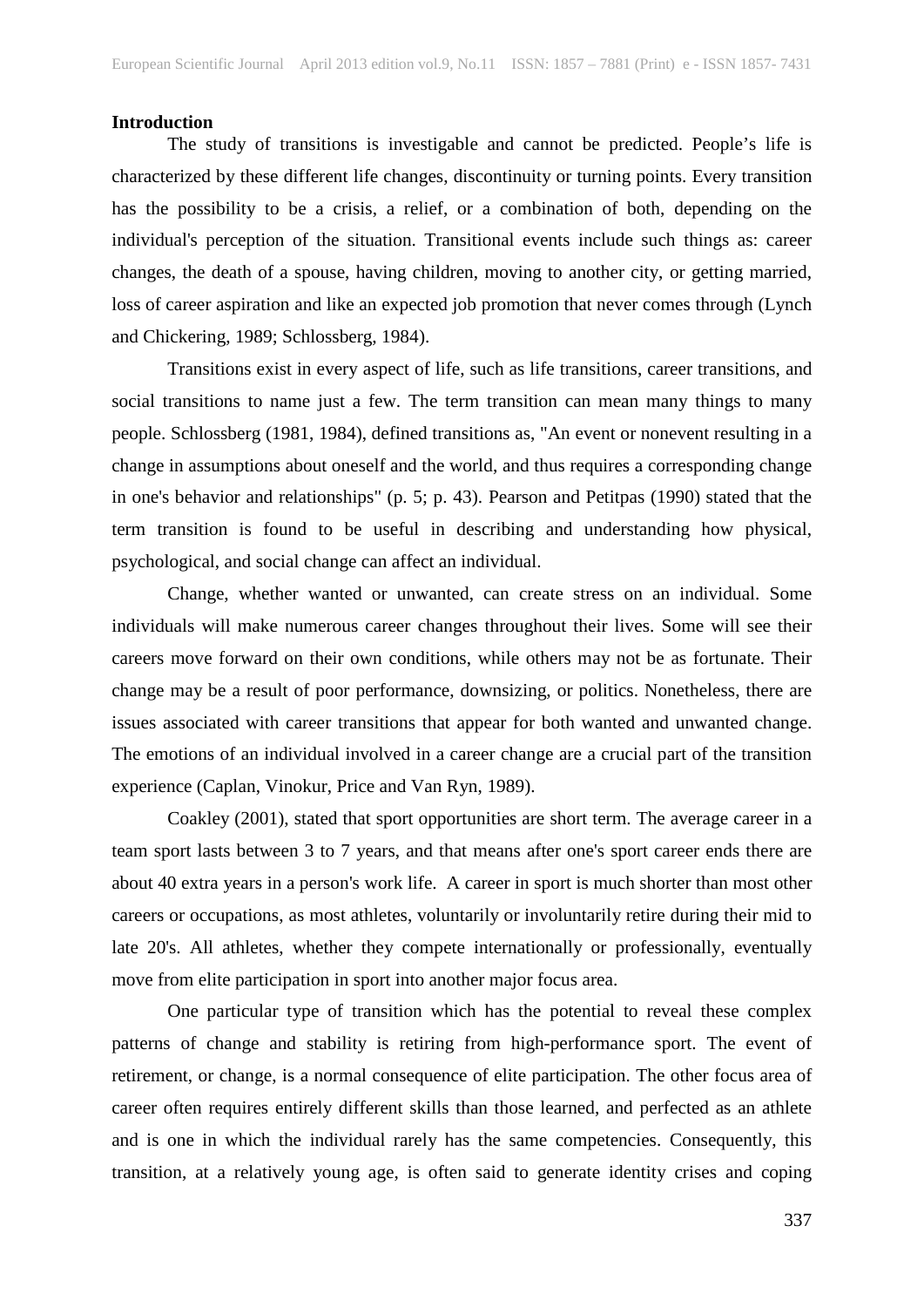difficulties (Ogilivie and Howe, 1986; Orlick and Werthner, 1987; Sinclair, 1990; Sinclair and Orlick, 1993 ).

Schlossberg's (1981) model for analyzing human adaptation to transition focuses on three major aspects of an individual involved in a transition: 1) The individual's (health, past experience, social status); 2) The individual's perception of the transition (whether or not the transition was wanted); and 3) The characteristics of the setting (formal and informal support systems) (Pearson and Petitpas, 1990, p. 7).

Sport career termination contributes to the quality of adapting to post- sports life and is comprehended as both an antecedent factor (Taylor and Ogilvie, 1994; Alfermann, 2000). Studies showed that voluntary career termination is correlated with a less difficult adaptation to post- sports life (Alfermann, 2000; Cecic Erpic, 2000). While involuntary retirement can lead to psychological difficulties such as low self- centered, lower self- respect, anxiety depression, and feelings of anger ( Werthner and Orlick, 1986; Crook and Robertson, 1991; Alfermann and Gross, 1997).

The make up of athletic transition is grounded in a "crisis" orientation. That is, the post active days of athletes have been described as traumatic and negative, as well as dysfunctional in terms of emotional or psychological disorders which can become obvious in behaviors like alcohol or drug addiction (Harris and Eitzan, 1971; Ogilvie and Howe, 1986; Hill and Lowe, 1974; McPherson, 1980).

McPherson (1984) stated that athletic transition has been looked at as an event that automatically causes shock or relief rather than as establishing a transitional process that each individual perceives differently and therefore adjusts to differentiate. According to (Werthner and Orlick, 1986) found that many behavioral patterns are associated with the athletic transition because individuals bring their own perceptions of stress, personal assets, coping strategies, and socialization experiences to their particular transition (Grorge, 1980; Schlossberg, 1981).

A study by Werthner and Orlick (1986) explained that the majority of high performance amateur athletes faced some degree of difficulty in leaving their sport careers. On the other hand, some studies have taken different views of the retirement that former athletes face adjustment difficulties, and that athletes may actually experience relief from the pressures and intense time commitment of sport as a result of their leaving. That is, leaving sport may be a pleasantly anticipated event because it allows opportunities for personal growth and development (Blinde and Greendorfer, 1985; Coakley, 1983).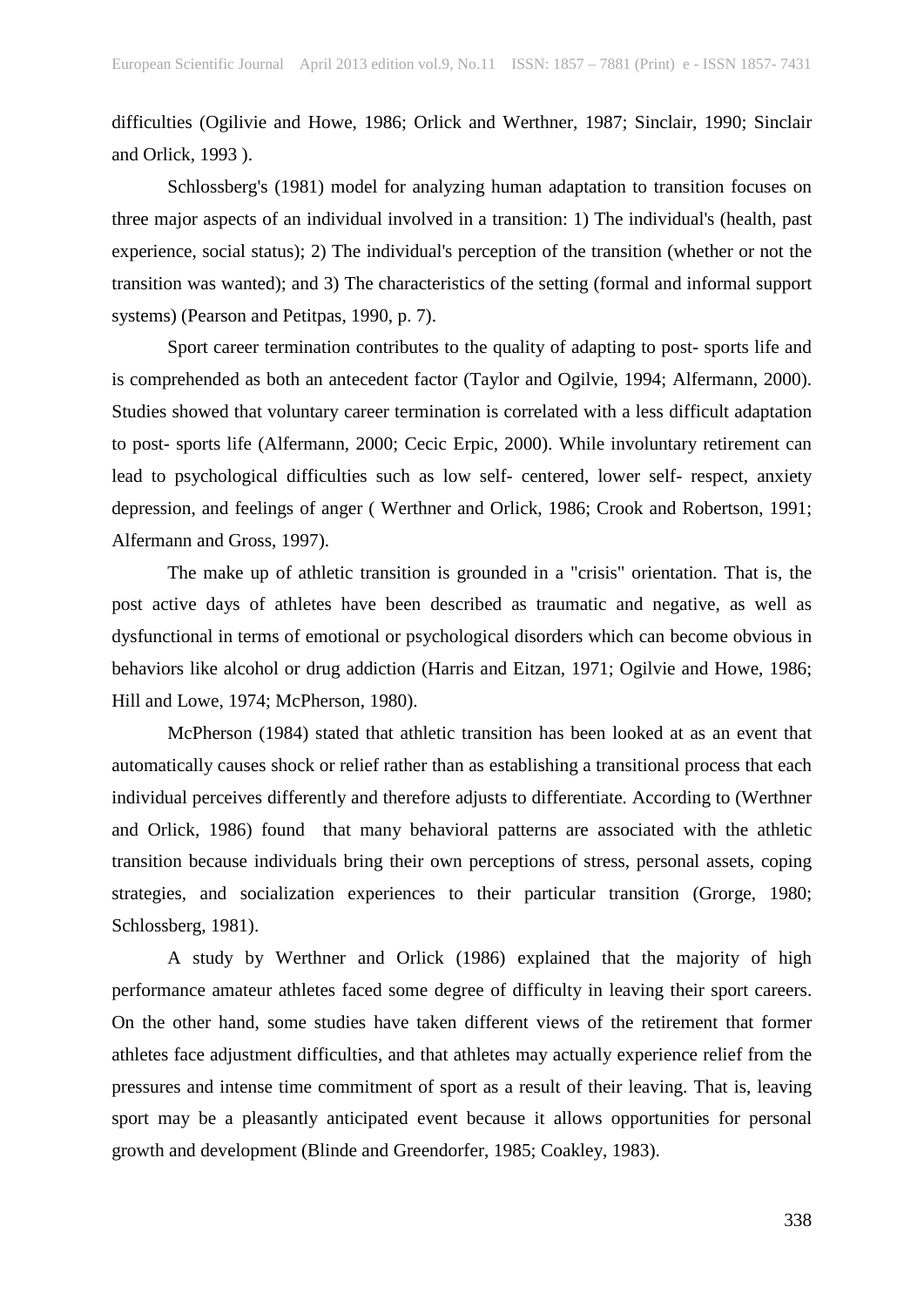Individuals involved in a career transition are typically on their own, because they are afraid to ask for support as they do not want to appear inadequate in a certain area. Individuals facing a career transition utilize that all people encounter self-efficacy depending on to the individual's ability to estimate his or her own advantages or limitations to any given situation, realizing one's own limitations or area of expertise is a component of career transitions that all people encounter (Freedman, 1998; Heppner, Multon, Gysbers, Ellis and Zook, 1998; Robbins et al., 1994). Self-efficacy becomes an important aspect of a career change as people decide which path is best for them. Some individuals may know exactly which direction is right for them, while others may have no idea which way to head. The reality is that everyone is responsible for their new environment and need to recognize potential advantages and risk associated with that environment (Robbine et al., 1994).

The most significant and potentially experience encountered by athletes is career termination. Career indecision appears to be a common thread among those who have more frequent career transitions. Using decision theory in an attempt to explain that the best decision comes from one trying to achieve a specific goal, and alternative decisions are always available, but an individual who is focused on a specific goal is more likely to make a sound decision rather than a person unsure of his or her goal direction (Taylor and Ogilvie, (2001); Gati Krausz, and Osipow, 1996).

According to Kaplan (2000) Noris and Pittman (2000) stated that the study of Health Promotions is based upon keeping up with the times in which we live. The practice of Health Promotion is based upon the transformation of society. The terms "Transitions' and "Health Promotions" clearly become connected by the ethics of our continuously changing world. Studying the transition of individuals becomes important to give Health Promotion practitioners a better understanding of modern society and the specific needs that these individuals will have as their life Change.

Grabber and Brooks-Gunn (1996) indicates that life changes occur at every stage in life and are both mental and physical, also individuals involved in Health Promotions and to be aware of a significant transitional event in a person's life, and the transition marks a turning point for the implementation of new behaviors. Researchers have begun to systematically investigate the effects of withdrawal from a sport role and the future reconciliation into alternative roles (Blinde and Greendorfer, 1985; Coakley, 1983; McPherson, 1984; Uvertaner and Orlick, 1986).

Alfermann, Stambulova, and Zemaityte (2004). In their overview of reactions to sport career termination in different social and cultural environments with athletes (n-254)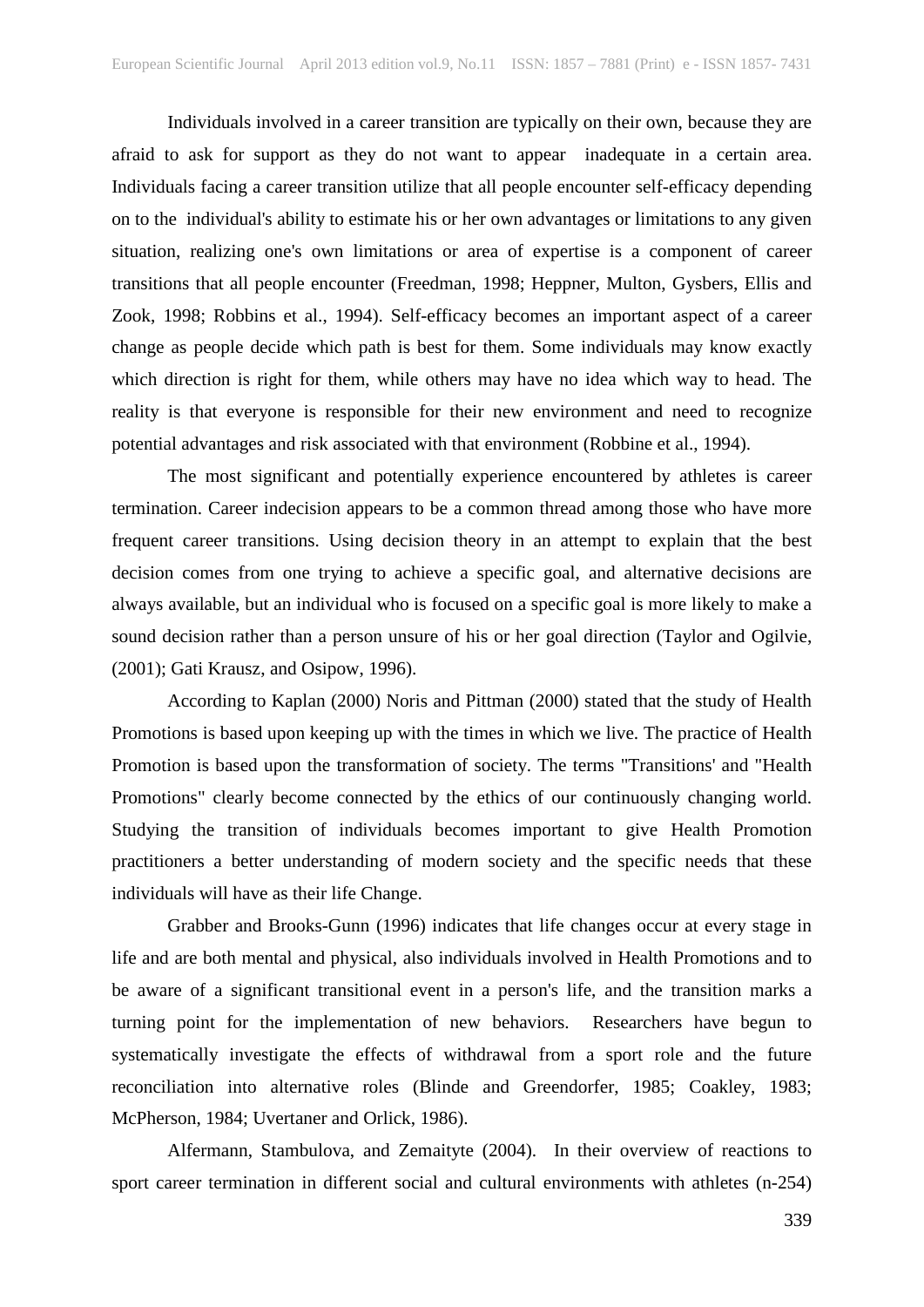representing three nations. Researchers emphasize three causes of reaction to sport career termination: cognitive, emotional, and behavioral consequences. The results showed that planning for retirement contributed to significantly better cognitive, emotional, and behavioral adaptation, high athletic identity contributed to the less positive reaction to retirement and to more problems in the adaptation process. The emotional reaction of the participants showed more positive and lesser negative emotions after retirement, and accepting the reality of retirement was the most often used coping strategy among all subjects.

Ogilvie and Taylor (1993) and Taylor and Ogilvie (1994, 1998) in their research of sport career termination stated four main causes of career termination: age, discharged, injury, and free choice. The first three causes of termination of athletes were unable to continue competition due to decreased performance, they have no choice about withdrawal, being forced to leave due to situations that are out of their control.

Cecis, Erpic, Wylleman, and Zupancic (2004) examined the effect of athletic and nonathletic factors on the sports career termination process. Subjects were (N=85) former elite Slovene athletes. Results showed that the quality of the sports career termination process depends on the voluntariness of career termination, participant's subjective evaluation of athletic achievements, the prevalence of athletic identity, educational status, and the occurrence of negative non-athletic transitions.

The European Federation of Sport Psychology (2000) defines the sports career as "the multiyear sports activities of the individual aimed at high level sports achievements and selfimprovement in sport" (pp. 259-261). The sport career is composed of several stages. Each stage, including sports career transition and adaptation to post-sports life, is characterized by a set of specific demands requiring adjustment by athletes as a transition.

Any transition, whether smooth or rough, requires a degree of adjustments (Cokley, 1983). What becomes of athletes upon their exit from high performance sport? Do they leave sport satisfied with their memories of participation and enthusiastic about the new challenges that await them? Is retirement an event which allows the pursuit of other opportunities, or does it lead to negative outcomes such as unhappiness, obsession, and identity crises? What internal and external resources do athletes bring to the transition process, and how do these resources or characteristics relate to adaptive success and adaptive failure? Thus, how do individuals experience sport retirement?

Retirement from sports and adaptation to post-sport career life may be accompanied by difficulties at the psychosocial level including social and cultural loneliness, deficiency of

340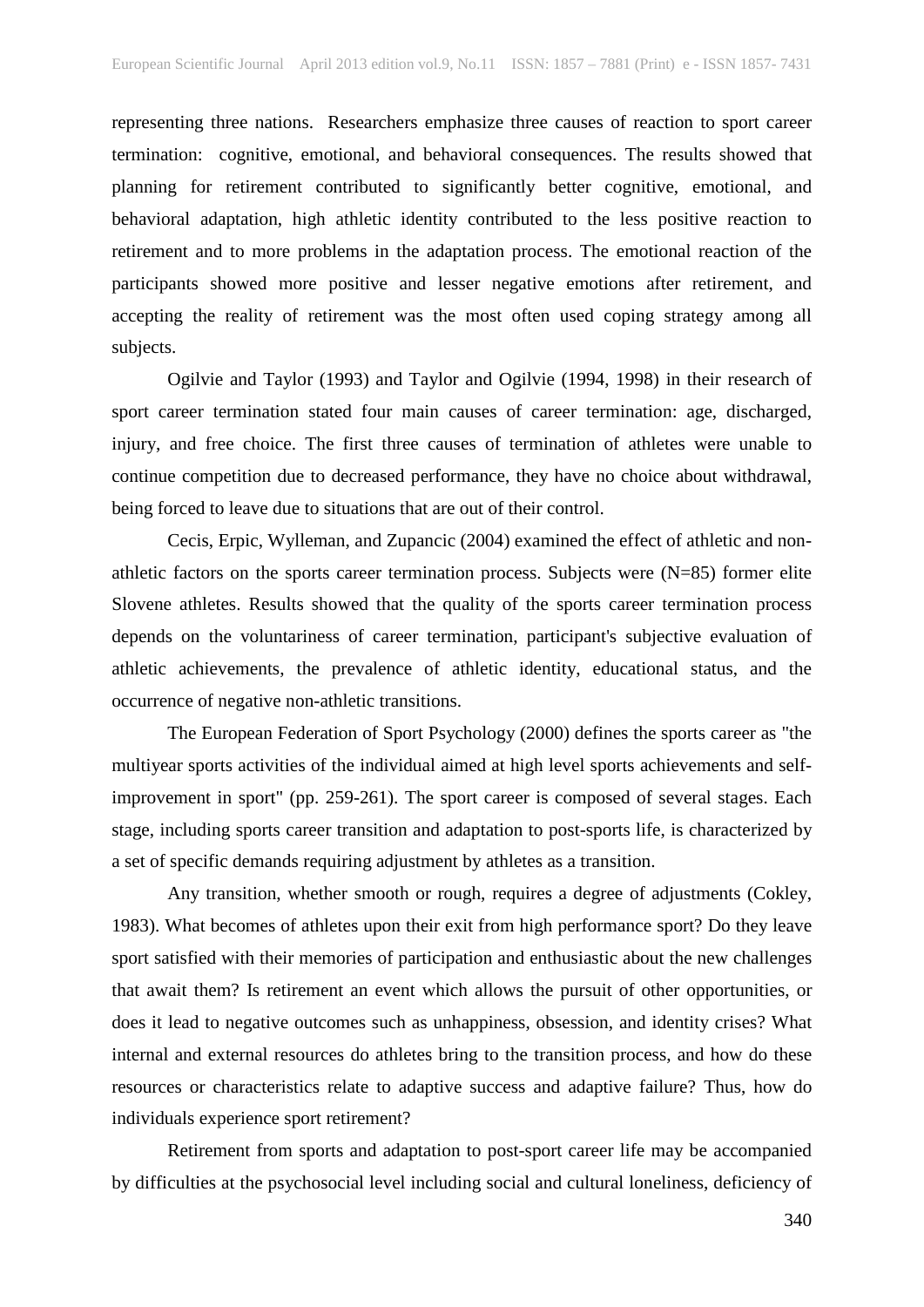social contacts, and problem with building new relationships outside sports (Botterill, 1988; Danish er.al 1993; Cecic Erpic, 1998). After retirement from sports, athletes may experience difficulties at the psychological level, including identity crisis, loss of self-worth, decrease of self-esteem, decline of self satisfaction, emotional problems, feelings of unaccomplished athletic goals, and alcohol and drug abuse (Ballie and Danish, 1998; Cecic Erpic, 1998; Werthner and Orlick, 1986; Wylleman et.al., 1993). And may also experience difficulties at a physiological level which may include injuries and health problem, dietary problem, and detraining problems (Werthner and Orlick, 1986; Cecic Erpic, 1998; Wylleman et.al., 1993).

There has been some interest in athletic career termination in the sport psychology field. From an organizational perspective many sport organizations often do not want a sport psychologist to address career termination and life after sport for fear of distracting the athlete from their competitive focus ( Taylor and Ogilvie, 2001).

The end of competitive sports involvement may be companied by difficulties at the occupational level, such as lack of an occupational career, lack of professional qualification, less suitable professional career choices, and a decline in financial income (Cecic Erpic, 1998; Wylleman et al., 1993; Werthner and Orlic, 1986).

The quality of the sport career transition and the adaptation to post-sports life depends upon athletic and non-athletic factors. Their influence can result in a successful, relatively smooth transition, or in more or less intense difficulties at the psychological, physical, psychosocial and occupational level.

Alfermann, Stambulova and Zemaitye (2004) indicated that successful athletes tend to get high recognition, they do not necessarily profit economically from their investment in sport. No public support system is available for elite athletes after their sport career, and they are not privileged members of society. Instead, it is up to the athletes themselves to decide how and what they do after career termination.

The focus of this study was centered on the transition experience of Jordanian high performance athlete's retirement from the sport. Also to investigate the reasons of retirement, difficulties during retirement, and coping strategies, and other adjustments that may have an impact on the athlete's decision.

Research Question: Four main questions were addressed in this study:

- (1) What are the reason of athlete's retirement from sport?
- (2) What are the difficulties athlete's experience during transition?
- (3) What are the coping strategies athletes used during the transition of retirement?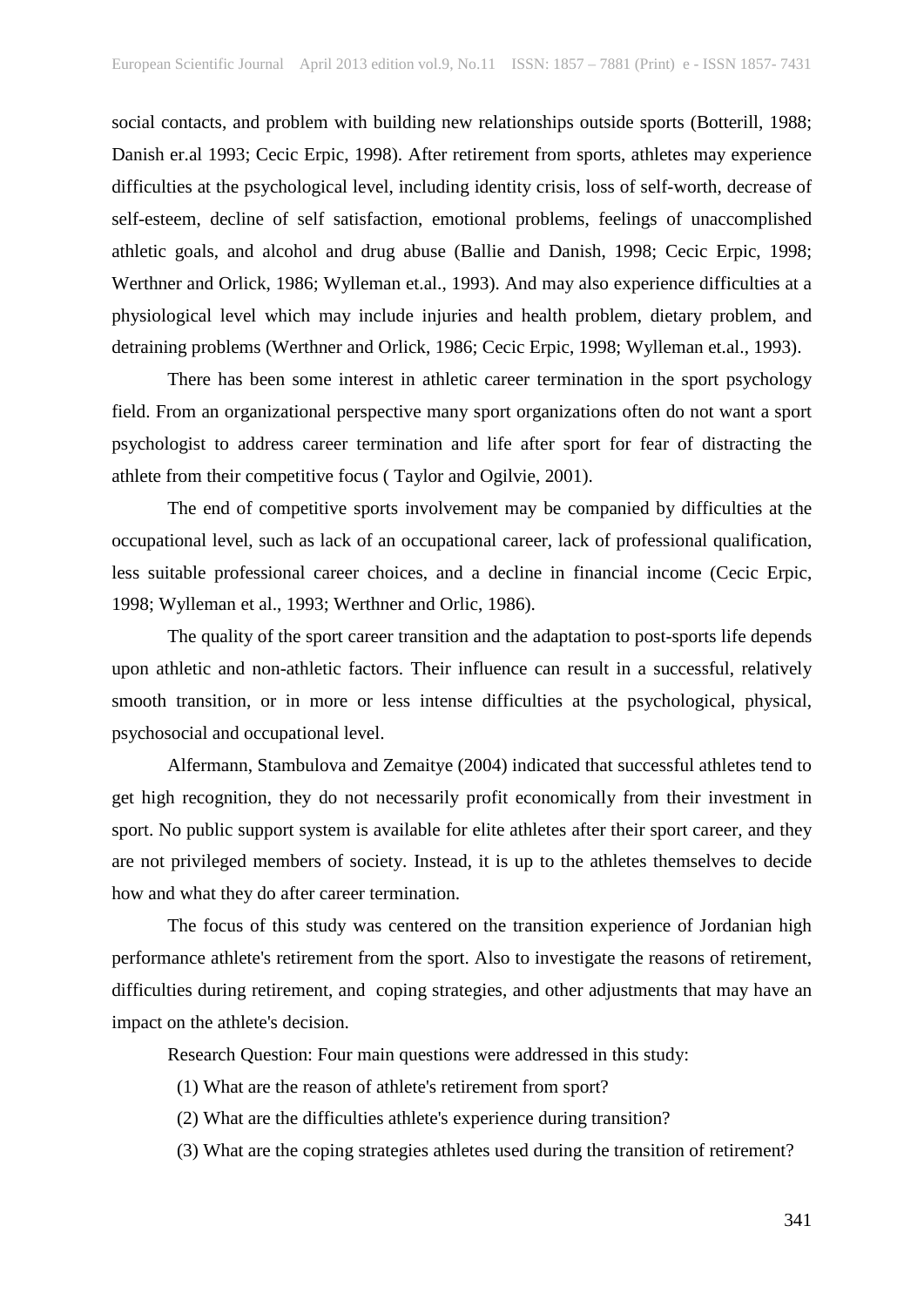(4) Are athletes response toward the Athlete Retirement Questionnaire variables different according to gender?

## **Methods Participants**

Participants were 52 former elite athletes  $(M = 33 (63.46\%)$ ; F=19 (36.54%)) with national and international competitive experience. Participants represented Jordan National teams in different events nationally and internationally (Pan Arab Games, Asian Games, West Asian Games, Arab Championship and Premier clubs). Forty four of the athletes (84.62%) competed at national and international level and 8 (15.39%) competed in the Premier Clubs. Sports participants were involved in (Football, Basketball, Team handball, Tennis, Track and Field, Swimming, and Badminton). Participants had been retired for longer than 2 years, but less than 8 years, to ensure that they had experienced life after retirement. Participant's level of education included college (25.38%), university (28.33%), and high school (46.29%). The distribution of participants sport involvements is shown in (Table 1)

**Table1.**Distribution of Participants (n=52) according to Sports Played

| <b>Sport Played</b>    | N  | Percentage % |
|------------------------|----|--------------|
| Football (soccer)      | 11 | 21.15        |
| <b>Basketball</b>      | 7  | 13.46        |
| Team handball          | 11 | 21.15        |
| <b>Tennis</b>          | 5  | 9.62         |
| <b>Track and Field</b> | 5  | 9.62         |
| Swimming               | 8  | 13.39        |
| <b>Badminton</b>       | 5  | 9.62         |
| <b>Total</b>           | 52 | 100.00       |
|                        |    |              |

\_\_\_\_\_\_\_\_\_\_\_\_\_\_\_\_\_\_\_\_\_\_\_\_\_\_\_\_\_\_\_\_\_\_\_\_\_\_\_\_\_\_\_\_\_\_\_\_\_\_\_\_\_\_\_\_

## **Procedures**

For the purpose of this study, the names and addresses of all national teams' athletes who had formally retired from national and international competition for the year of 2006 were obtained from the Jordanian National Federations. Each federation was contacted to confirm the list of numbers and names of athletes retired from national and international competition. Each of the retired athletes who were available were contacted in person to explain the purpose of the study and to receive permission before completing the questionnaire.

## **Instrument**

The Athlete Retirement Questionnaire (ARQ) was employed to address the transitional experience of high-performance athletes. The ARQ was developed by (Sinclair and Orlick, 1993), based on a review of the sport science and transition literature, as well as pilot interviews with high-performance athletes. The ARQ consisted of self-assessment items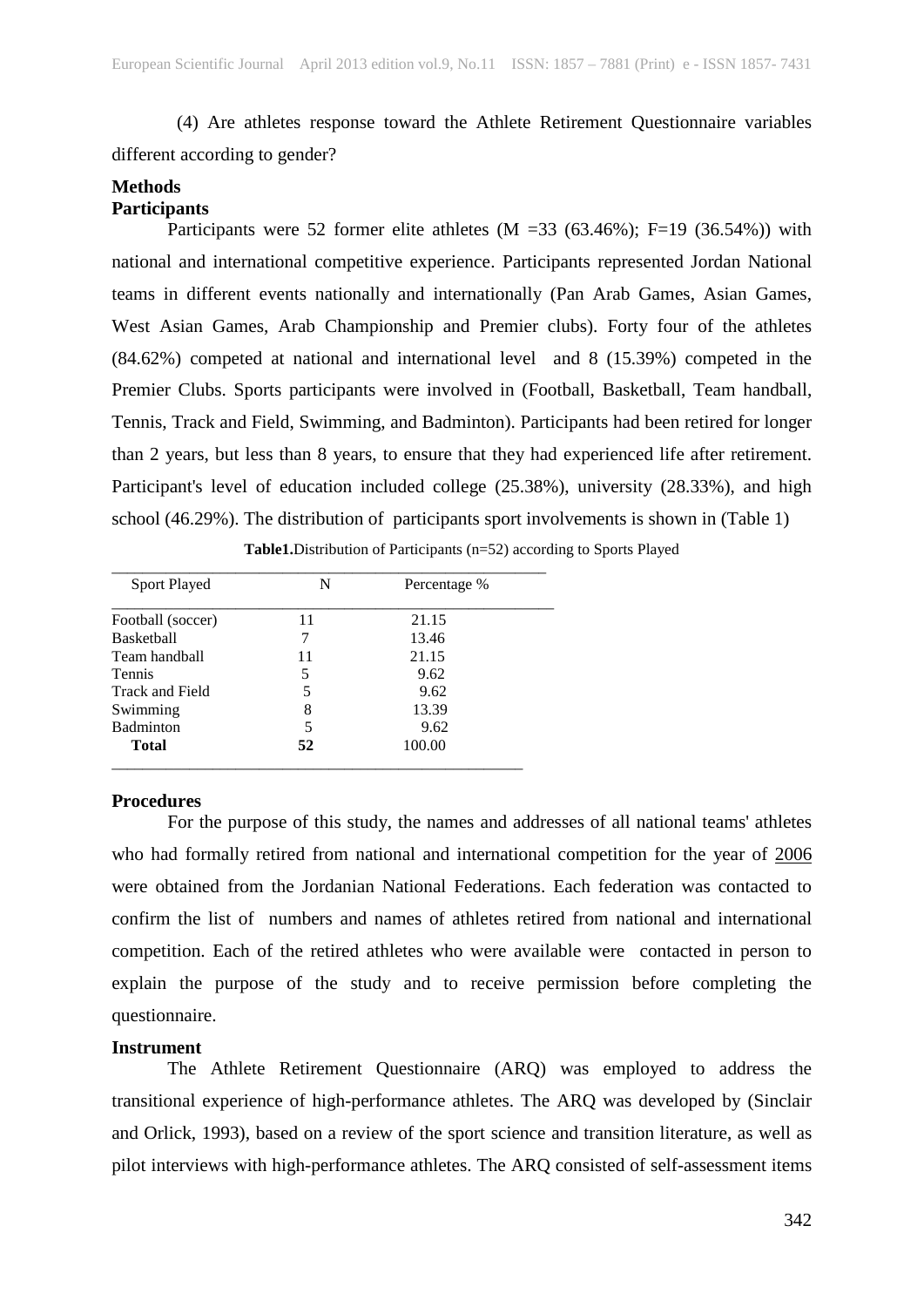designed to obtain information about subject's national team career, their retirement transition, sport played, and years of playing. The questionnaire contains 35 items divided into three variables: Reason of retirement variable (11) items; Difficulties encountered during transition variable (11) items; and Coping strategies variable (13) items. Participant response was revealed on a 5-point Likert scale with responses ranging from (very high extent, to not at all). The questionnaire was translated into Arabic, because the native language of the participants was Arabic. The translation was modified by deleting and changing words in some items to ensure clarity for participants to understand, and finally the questionnaire contains (34) items. The reliability of the translated questionnaire variables, internal consistency measure of reliability was computed for the tool used in the study by calculating alpha coefficients, range from (0.79) of (0.86). The translated questionnaire was examined with 15 formally retired national players to clarify phrasing and to make sure of applicability, and proved the statistical validity of the questionnaire.

## **Data Analysis**

The responses of the participants to each item of the questionnaire were analyzed using the statistical package for social science (SPSS) program. The score for each item was obtained by assigning the following numerical values to each response: (very high extent  $= 5$ ; high extent  $=4$ ; moderate  $=3$ ; low extent  $=2$ ; and, not at all  $= 1$ ). From this, mean score and standard deviations were established for each item. A one way analysis of variance (ANOVA) was used to determine the differences in the life transition of high performance participants (male and female) retirement from sport toward each items of the questionnaire which includes: Reason of retirement, Difficulties encountered during transition and Coping strategies variables.

Descriptive statistics were employed as well as independent t-test using alpha (. 05) to determine differences by gender. These results will be discussed separately and related to the four questions of the study.

#### **Results**

The results are presented in two sections. First, descriptive profiling the personal characteristics of participant transition; Second, participants' response to the Athlete Retirement Questionnaire (ARQ), see Table 2.

## **Personal Characteristics of the Transitional Participants**

Participants were 52 former elite athletes (M-33, F-19). The majority of athletes  $(n=32)$  started playing the sport at age between  $(10-14)$  years old  $(61.54\%)$ , 14 athletes started at age between  $(8-9)$ , and 6 athletes at age of 15 years old  $(11.54)$ . Athletes  $(n=22)$ years of playing with a club or federation were between (10-14) years (42.31%), 15 athletes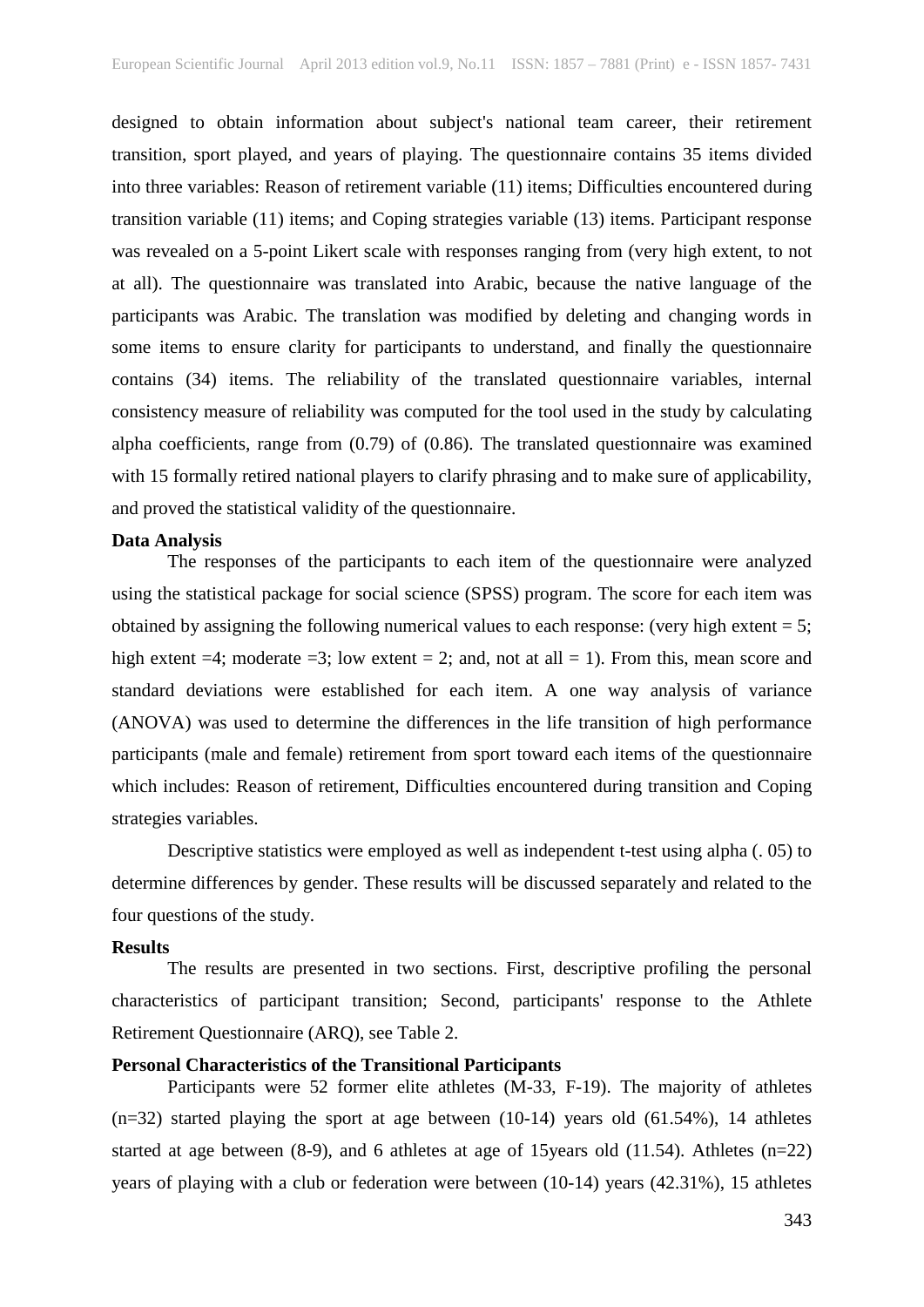played for 5 years  $(28.85\%)$ , and 9 played for  $(6-9)$  years  $(17.31)$ . Athletes  $(n=44)$  were starters in the national teams (84.62%), and 8 athletes were sub-starters (15.38%). Athletes  $(n=30)$  years of playing with the national teams were between  $(1-3)$  years  $(57.69\%)$ , 9 played for 4 years (17.31%), 8 played for five years (9.62%), and 5 played for six years (9.62%). A total of 39 athletes experienced stress (75%) during time playing with the national team, while 13 athletes did not experience stress (25.00%) while playing for the national team. Athletes (n=27) estimated their level of stress as moderate (51.93%), while 25 athletes estimated as high (48.07%).

Athletes (n=35) retired from the sport (67.30%) at age between (20-29), 9 athletes (17.31%) at age between (30- above), and 8 athletes (15.39%) at age between (17-19) years old. The majority of the athletes  $(n=45)$  experienced stress during the first 6 months following their retirement  $(86.54\%)$ . Athletes  $(n=35)$  estimated their level of stress as high (67.31%), 11 athletes estimated as moderate (21.15%), while 6 athletes estimated their level of stress as low  $(11.54\%)$  following the retirement. Athletes  $(n=31)$  were not happy with their decision of retirement (59.62%), while 21 athletes (40.38%) were satisfied with their decision. Athletes (n=43) estimated their level of satisfaction as low (82.69%), 6 athletes as high (11.54%), and 3 athletes estimated their level of satisfaction as moderate (5.77%), after retirement. Participant's status: 32 working in different sectors (61.54%) with minimum wages ; 14 attending university (26.92%), and 6 having coaching jobs with clubs (11.54%).

**Table 2.** Mean and Standard Deviation of Participants **(N=52)Response to (ARQ) Variables.**

| Variables                                  | м    | SD   |  |
|--------------------------------------------|------|------|--|
| <b>Reasons of Retirement</b>               | 2.80 | 0.64 |  |
| Difficulties encountered during Transition | 2.83 | 0.58 |  |
| <b>Coping Strategies</b>                   | 3.20 | 0.47 |  |

The mean score of participants toward athlete retirement questionnaire across the three variables were between (2.80-3.20), while the coping strategies variable received the highest score with a mean of (3.20).

To determine the differences in the life transition of high performance participants retirement from sport toward each items of the variables in the questionnaire mean and standard deviation will be used. These results will be addressed separately and related to the four research questions of the study.

1. What are the reasons of athlete's retirement from sport?

The mean score reasons of participants retirement from sport across all items were (M=2.80, SD= 0.64) see Table 3.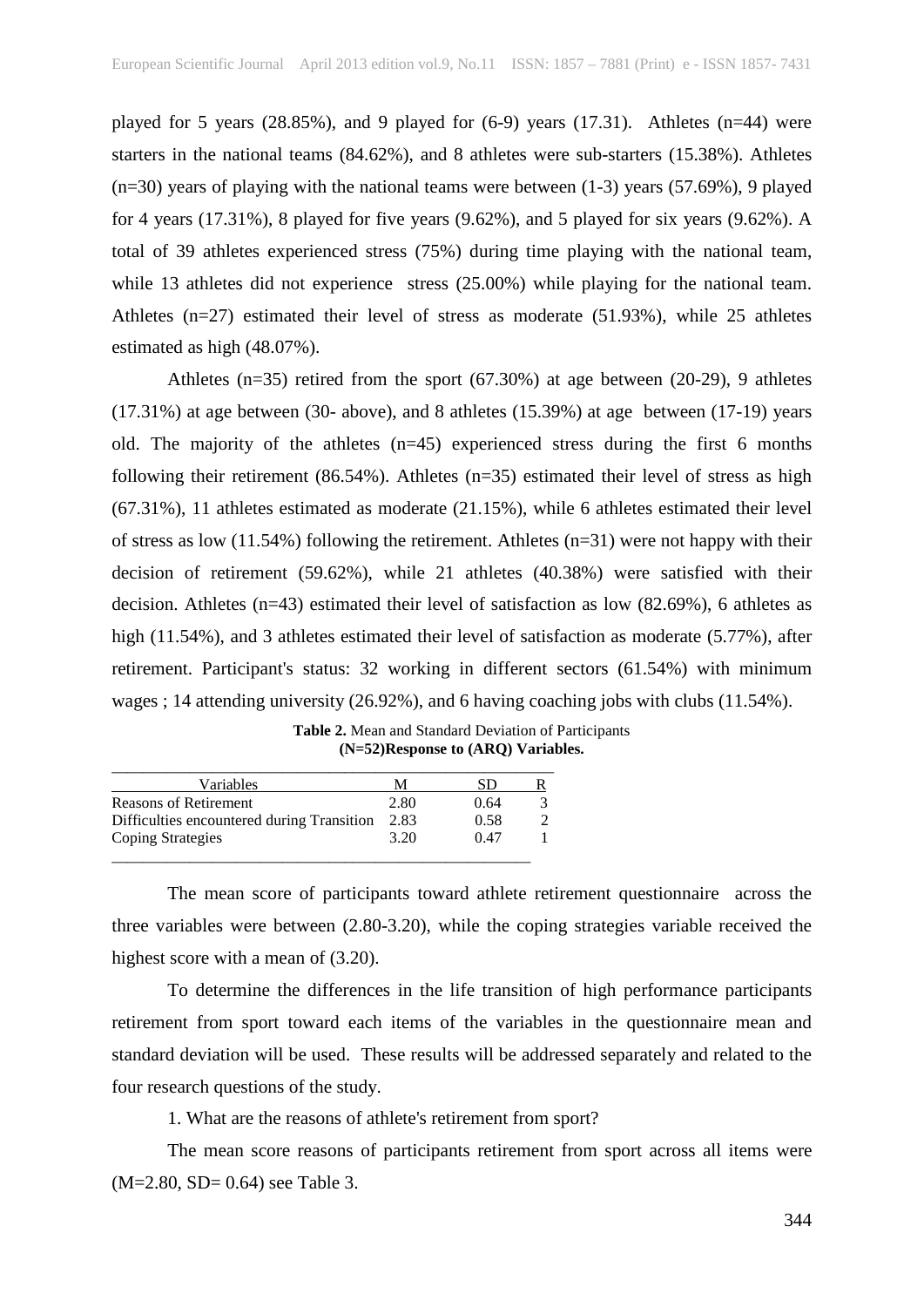| Items                                            | М            | SD   | Rank |
|--------------------------------------------------|--------------|------|------|
| Tired of the lifestyle of sport and time to move | 2.94         | 1.35 | 3    |
| Accomplished my goals                            | 2.54         | 1.02 | 6    |
| Struggles with coaching staff                    | 4.06         | 1.16 |      |
| Time to build personal relationship              | 2.46         | 1.06 | 8    |
| Agony's from injuries                            | 2.27         | 1.35 | 9    |
| Declining performance                            | 2.50         | 1.26 | 7    |
| Problems with Federation and Club                | 4.04         | 1.27 | 2    |
| Start a Job                                      | 2.02         | 1.09 | 11   |
| Lack of income                                   | 2.90         | 1.24 | 4    |
| Tired of sitting on the bench                    | 2.25         | 1.36 | 10   |
| Lack of support from family and friends          | 2.60         | 1.24 | 5    |
| <b>Reason of Retirement</b>                      | 0.64<br>2.80 |      |      |

**Table 3.** Mean and Standard Deviation of Participants (N=52) Response to Reasons of Retirement from Sport Items.

Table (3) showed the mean score of each item. The main three reasons of athletes retirement were "Struggles with coaching staff" (M=4.06, SD=1.16;"Problem with Federation and Club" (M=4.04, SD=1.27, and "Tired of Lifestyle of sport and time to quit" (M= 2.94, SD=1.35). While the least three reasons of retirement were "Start a Job" (M= 2.02, SD= 1.09; "Tired of Sitting on the bench" ( $M = 2.25$ , SD= 1.36; and "Agony's from injuries" ( $M = 2.27$ ,  $SD = 1.35$ ).

#### (2) What are the difficulties athletes experienced during transition?

The mean score of difficulties participants experienced during transition variable across all items were (M= 2.83, SD= 0.58), see Table 4.

| Items                                                       | М | <b>SD</b> | Rank |      |      |    |  |
|-------------------------------------------------------------|---|-----------|------|------|------|----|--|
| Missing social aspect of sport                              |   |           |      | 4.25 | 1.01 |    |  |
| School and work pressure                                    |   |           |      | 2.83 | 1.31 |    |  |
| Low income                                                  |   |           |      | 2.85 | 1.36 | 6  |  |
| Relationship struggles with coaches                         |   |           |      | 3.79 | 1.33 | 2  |  |
| Loss of status between players                              |   |           |      | 3.20 | 1.15 | 3  |  |
| Feeling lack of ability in activities other than sport 2.90 |   |           |      |      | 1.03 | 5  |  |
| Lack of self confidence                                     |   |           |      | 3.02 | 1.44 | 4  |  |
| Suffering from injuries                                     |   |           |      | 2.06 | 1.20 | 10 |  |
| Relationship difficulties with family and friends           |   |           |      | 2.62 | 1.09 | 8  |  |
| Suffering illness in family                                 |   |           |      | 1.39 | 0.84 | 11 |  |
| Personal illness                                            |   |           |      | 2.25 | 1.03 | 9  |  |
| <b>Difficulties Experienced</b>                             |   |           | 2.83 | 0.58 |      |    |  |
|                                                             |   |           |      |      |      |    |  |

**Table 4.** Means and Standard deviation of Participants (N=52) Response to Difficulties Experienced during Transition Items.

Table (4) showed the mean score of participants response to each item of the difficulties experienced during transition. The three main difficulties experienced were "Missing social out look of sport (M=4.25, SD= 1.01); "Relationship struggles with coaches"  $(M=3.78, SD=1.33)$ ; and "Loss of status between players "  $(M=3.20, SD=1.15)$ , While the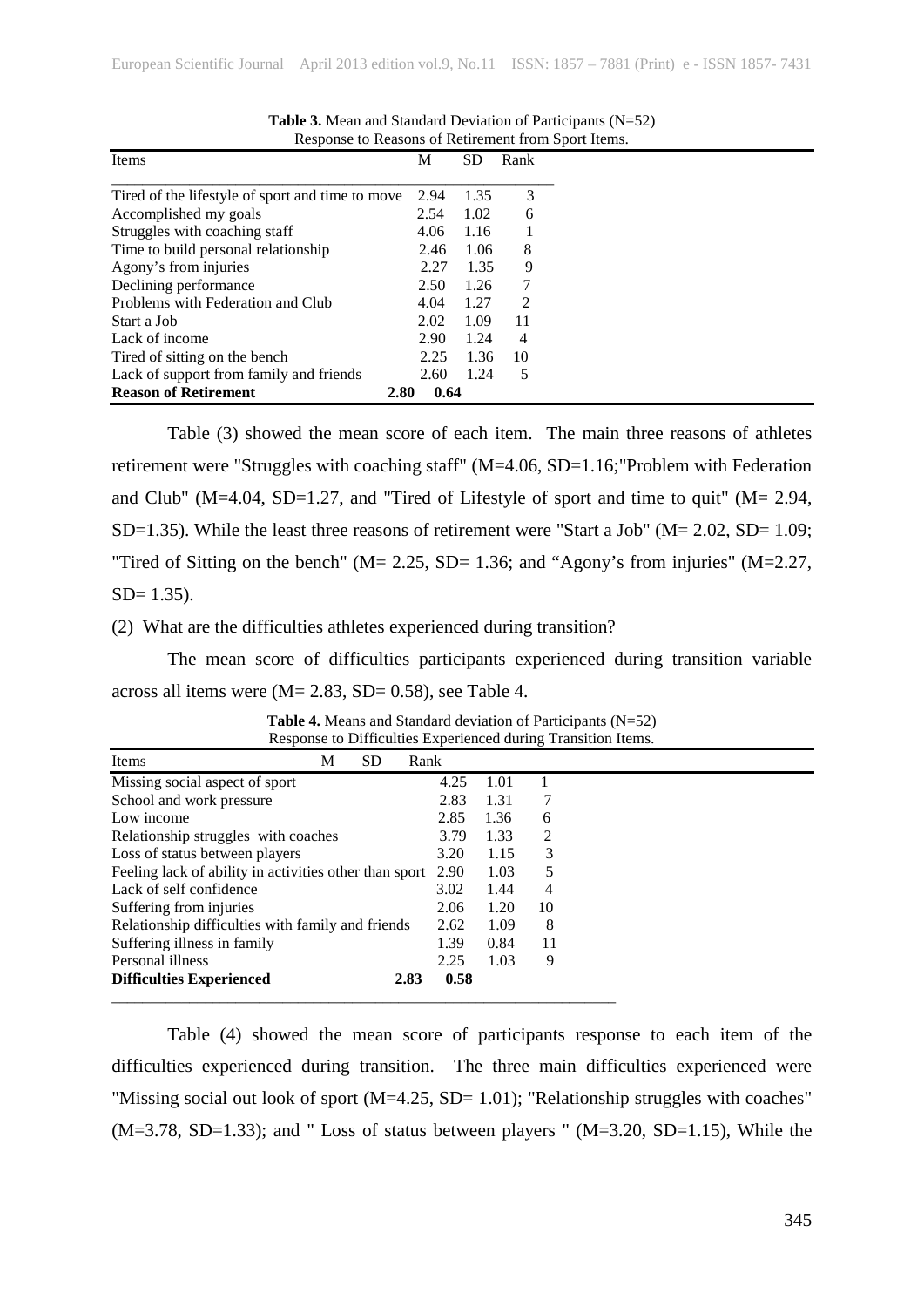least response toward the items were "Suffering illness in Family" (M= 1.39, SD= 0.84); "Suffering from injuries" ( $M = 2.06$ , SD= 1.20), and "Personal illness" ( $M = 2.25$ , SD= 1.03). (3) What are the Coping Strategies Athletes used During the Transition of Retirement?

The mean score of coping strategies variable participants responded across all items were (M = 3.20, SD = 0.47), see Table 5.

|                                               |      | Response to Coping Strategies I |                |  |
|-----------------------------------------------|------|---------------------------------|----------------|--|
| Items                                         | M    | SD                              | Rank           |  |
|                                               |      |                                 |                |  |
| Keeping myself busy doing other things        | 3.71 | 1.09                            | 3              |  |
| Direct myself and interest on new things      | 3.62 | 0.89                            | 6              |  |
| Exercise and training for fun                 | 2.75 | 1.17                            | 10             |  |
| Speaking with friends who listen              | 3.67 | 0.88                            | 5              |  |
| Staying in contact with my friend in sport    | 2.92 | 1.01                            | 8              |  |
| Ignoring my low income and difficulties       | 3.29 | 1.09                            | 7              |  |
| Keeping feelings to self                      | 4.29 | 1.16                            | $\mathfrak{D}$ |  |
| Reading about retired athletes life           | 1.58 | 1.09                            | 12             |  |
| I counsel myself with matters that concern me | 3.69 | 0.90                            | 4              |  |
| I run my own business                         | 2.88 | 1.35                            | 9              |  |
| I have a coaching job                         | 1.73 | 1.07                            | 11             |  |
| Ridiculous things I see now days in sport     | 4.27 | 1.22                            | 1              |  |
| <b>Coping Strategies</b><br>3.20              | 0.47 |                                 |                |  |

**Table 5.** Means and Standard Deviation of Participants (N=52) Coning Strategies Items.

Table (5) showed the mean score of participants response to coping strategies items. The three most coping strategies responded by athletes were "Ridiculous things I see in sport now days" (M=  $4.27$ , SD=  $1.22$ ); "Keeping feelings to self" (M=4.29, SD=  $1.16$ ); and "Keeping myself busy doing other things"  $(M= 3.71, SD= 1.09)$ , while the least response were "Reading about retired athletes life" ( $M = 1.58$ , SD= 1.09); "I have a coaching job" ( $M = 1.73$ ,  $SD= 1.22$ ; and "Exercise and training for fun" ( $M= 2.75$ , SD 1.17).

(4) Are athlete's response toward the Athlete Retirement Questionnaire (ARQ) Variables different According to Gender?

To determine the differences between male and female athletes response toward the (ARQ) variables. An independent t-test using alpha (0.05) was used . The mean score male participants  $(n=33)$  were  $(M= 2.96, SD= 0.47)$  and female participants  $(n=19)$  were (M=2.91,SD= 0.29), see Table 6.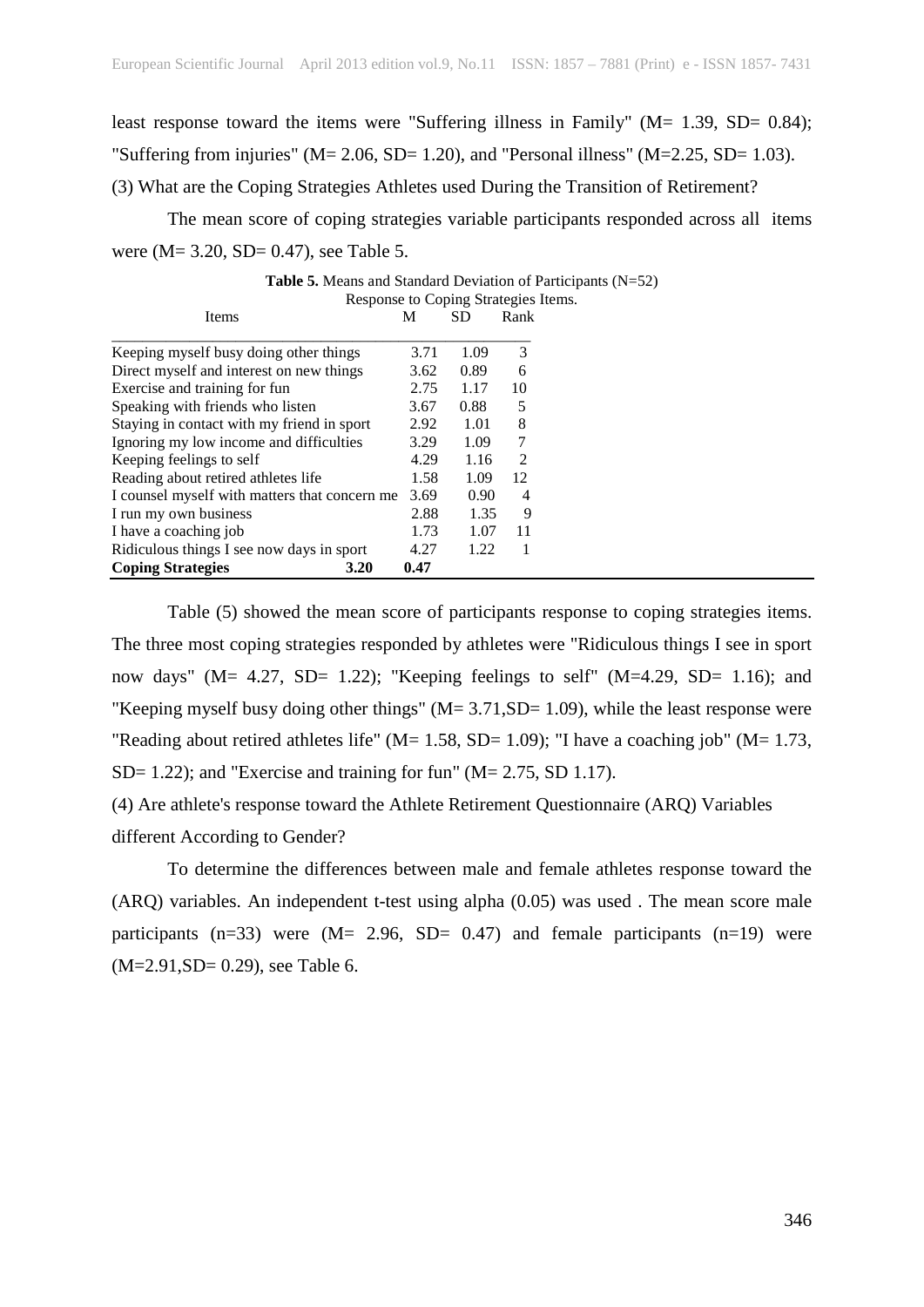|                              |        |    |      |           |              | Temare Attrictes (ii-52) Response To (ARQ) Variables. |  |  |  |
|------------------------------|--------|----|------|-----------|--------------|-------------------------------------------------------|--|--|--|
| Variables                    | Gender | N  | M    | <b>SD</b> | t-test       | Significance                                          |  |  |  |
|                              | M      | 33 | 2.85 | 0.70      |              |                                                       |  |  |  |
| <b>Reasons of Retirement</b> |        |    |      |           | 0.79         | 0.43                                                  |  |  |  |
|                              | F      | 19 | 2.71 | 0.51      |              |                                                       |  |  |  |
| Difficulties Experienced M   |        | 33 | 2.74 | 0.64      |              |                                                       |  |  |  |
| During Transition            |        |    |      |           | 1.35         | 0.18                                                  |  |  |  |
|                              | F      | 19 | 2.97 | 0.43      |              |                                                       |  |  |  |
|                              | M      | 33 | 3.29 | 0.49      |              |                                                       |  |  |  |
| <b>Coping Strategies</b>     |        |    |      |           | 2.02         | 0.06                                                  |  |  |  |
|                              | F      | 19 | 3.03 | 0.40      |              |                                                       |  |  |  |
|                              | M      | 33 | 2.96 | 0.47      |              |                                                       |  |  |  |
| Total                        |        |    |      |           | 0.36<br>0.71 |                                                       |  |  |  |
|                              | F      | 19 | 2.91 | 0.29      |              |                                                       |  |  |  |
|                              |        |    |      |           |              | $Simplifyant$ at $Alhba(0.05)$                        |  |  |  |

**Table 6.** Means and Standard Deviation and t-test of Male and Female Athletes  $(n-52)$  Response  $To (ARD)$  Variables.

Significant at Alpha(0.05).

Table (6) showed no significant differences found between male and female participants toward the (ARQ) variables. The mean scores of "reasons of retirement" variable for participants were  $(M=2.85,F=2.71)$  with t.test value of  $(0.79)$ ; "difficulties experienced during transition" variable for participants were  $(M=2.74, F=2.97)$  with t.test value of (1.35), and "coping strategies" variable for participants were  $(M=3.29, F=3.03)$  with t.test value of  $(2.02)$ .

## **Discussion**

The purpose of the study was centered on the transition experience of Jordanian high performance athletes retirement from sport. Also to explore the reasons of retirement, difficulties during retirement, and coping strategies, that have impact on athletes retirements decision.

The personal characteristics of the transitional participants showed that the majority of athletes experienced stress (75%) while they were playing for the national teams, and estimated their level of stress as high (51.89%) and moderate (48.11%). The majority of athletes experienced stress (86.54%) during the first 6 months following retirement, and estimated their level of stress as high (67.31%)and (21.15%) as moderate. The majority of athletes (59.62%) were unsatisfied with their decision of retirement, while (40.38%) were satisfied with their decision. The majority estimated their level of satisfaction as low (82.69%), (11.54%) as high and (5.77%) as moderate. Results indicated that athletes were not pleased with their retirement possibly due to not achieving sport-related goals. Athletes experienced stress during their time playing on the national team, and following retirement in which, indicates that they were not prepared for retirement, and not accomplishing what they had set out to do in sport. This supports the finding of Sinclair & Orlick (1993), that athletes who had retired before, tended to feel more dissatisfied about their lives since retirement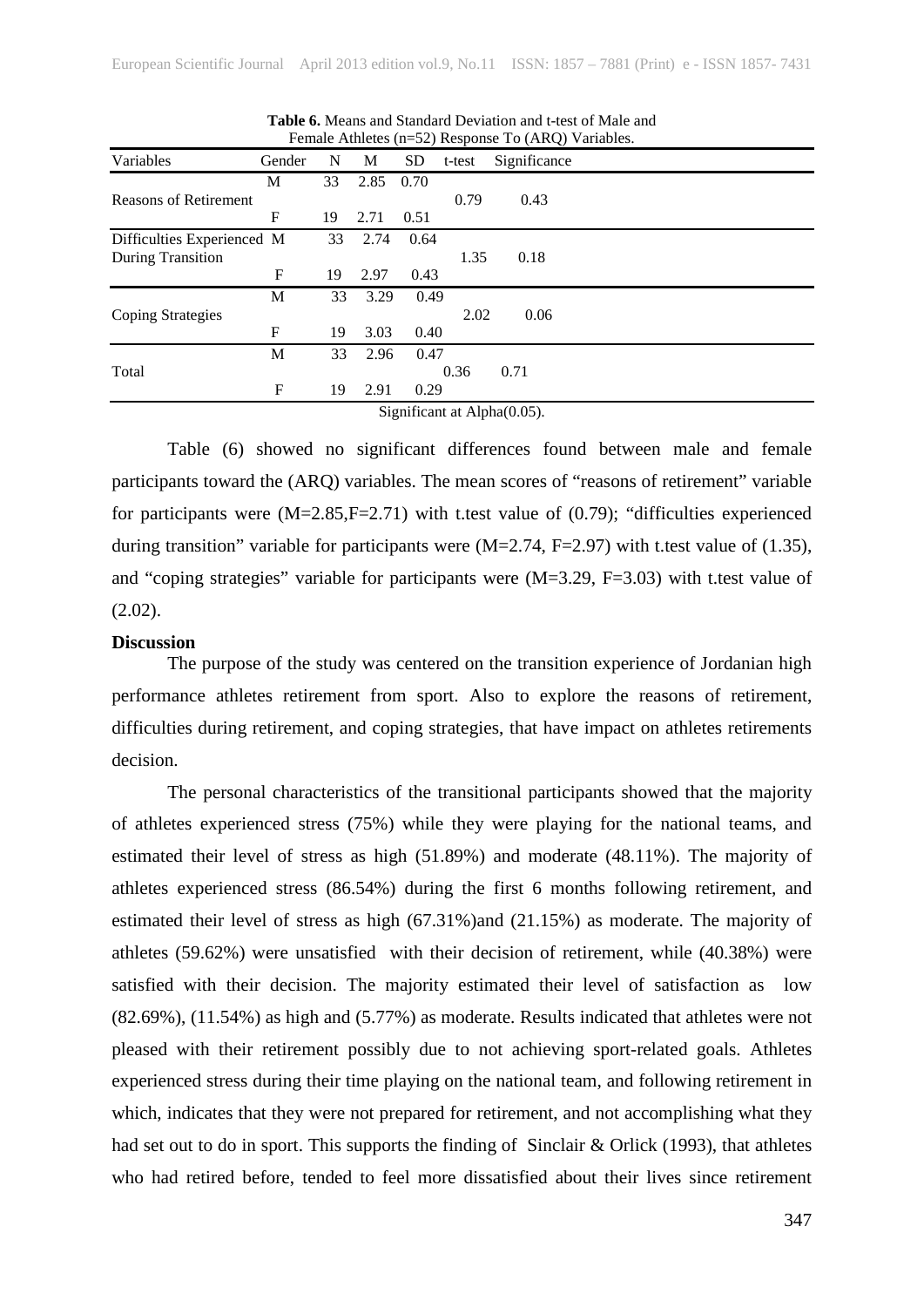versus those who had not made previous transition. Also to some extent, with finding of Taylor & Ogilvie,2001;Sinclaire,1990, and Orlick & Werther,1987, who showed that the most traumatic experience encountered by athletes is career termination, and often generates identity crises and coping difficulties.

Based on descriptive statistics generated in the present study, response to questions across all items toward retirement summarized as moderate. These results will be discussed separately and related to the research questions of the study.

(1) What are the reasons of athlete retirement from the sport?

Responses toward reasons of retirement showed that athlete's felt their retirement was largely due to "struggles with coaching staff", "problems with the federation and clubs management", and also "tired of the lifestyle of sport". The researcher believes that these situations may have effects such as forcing athletes to retire from their sport, not being able to perform with the same intensity or skill level that may have been perceived as a breakdown in overall ability, and may have an impact upon the sense of self. They did not retire due to age, injury, or discharged, but in a way they were forced to retire, not by choice. The results of the present study disagree with the study of Taylor & Ogilvie (1994,1998), that four main causes of career termination: age, injury, discharged, and free choice. Athletes who felt they are no longer capable of maintaining their elite status due to struggles with the coaching staff or club management, may feel that they are not capable of doing anything well. These findings supported by Schlossberg (1984), that failing to adapt well to situations may negatively influence one's ability to cope with self fulfilling goals. The impact a head coach has on athletes' lives is strong, and it is clear that getting accurate information from them could be a challenge and athletes can simply provide information about their experience with coaches that lead them to think about retirement from the sport. Thus, coaches need to be accountable for identifying and understanding critical components of athletes transition and retirement from the sport, and should recognize their role and its impact on those athletes facing problems with the coaching staff, since the majority of athletes (67.31%) in this study retired from sport at age between (20-29) and the majority (86.54%) experienced stress during the first 6 months following their retirement. These indications could show that athletes were forced to retire from the sport, since (59.62%) of these athletes stated that they were not happy with their decision of retirement. These results are congruent with the finding of other studies (e.g. Crook & Robertson, 1991; Alfermann & Gross, 1997; Werthner and Orlick, 1986), that involuntary retirement can lead to psychological difficulties such as lower selfcentered, lower self- respect, anxiety, depression, and feelings of anger.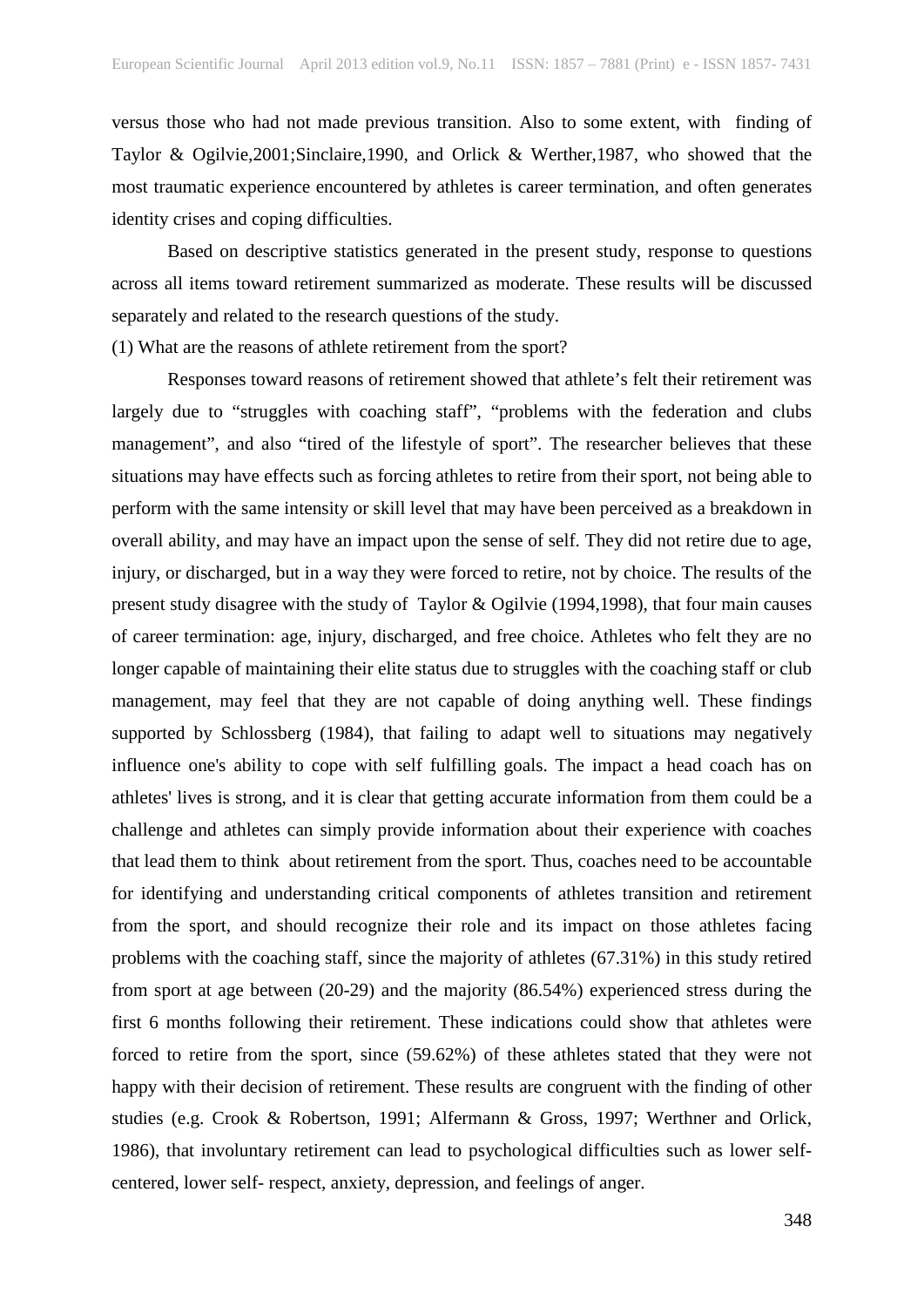#### (2) What are the difficulties athletes experienced during the transition?

The quality of athletic retirement is expressed as sport career termination difficulties, which consists of difficulties at the psychological, psychosocial level, as factors affects the quality of retirement from an active sports career process. Some of the difficulties experienced by athletes of this study were " missing the social aspect life of sport"; "relationship struggles with coaches", and "loss of status between players". The degree of athletic identity and its prevalence over social role has effects on the quality of the retirement process from sport, especially on the degree of psychological difficulties experienced by athletes. Athletes with strong athletic identity experience more intense and more frequent difficulties during the process of retiring from the sport. Experiences of severe and frequent negative life events affect the athletic retirement process, and relate psychological and occupational difficulties. The results support what searchers' stated that retirement from sports and adaptation to post-sport career life may be accompanied by difficulties at the psychosocial level including social and cultural loneliness, deficiency of social contacts, and problem with building new relationships outside sports (Botterill, 1988; Danish er.al 1993; Cecic Erpic, 1998). Taylor & Ogilvie (2001), from an organizational perspective many sport organizations often do not want a sport psychologist to address career termination and life after sport for fear of distracting the athlete from their competitive focus.

The way in which athletes retire from elite sports and adapt to life after sports is affected by athletic factors such as athletic identity and by events related to the athletes social roles and family.

The retirement process was not influenced by an individual's age at the time of career termination, which was not consistent with the finding of other studies (e.g. Werthner and Orlick, 1986). Difficulties of sports career termination depend on athletic factors choice of career termination.

(3) What are the coping strategies athletes used during the transition of retirement?

Athletes response to coping strategies showed that athletes used some strategies items to be helpful during the transition phase of retirement such as "keeping feelings to self", "keeping myself busy doing other things", while the majority of athletes was not pleased with the way the sport is treated when they expressed their response to item "ridiculous thing happening in sport", which received the highest score (m=4. 27). These responses might indicate that athletes were forced to leave their sport, may be due to the lack of knowledge of sport organization and federation dealing with athletes retirement, in which, indicates that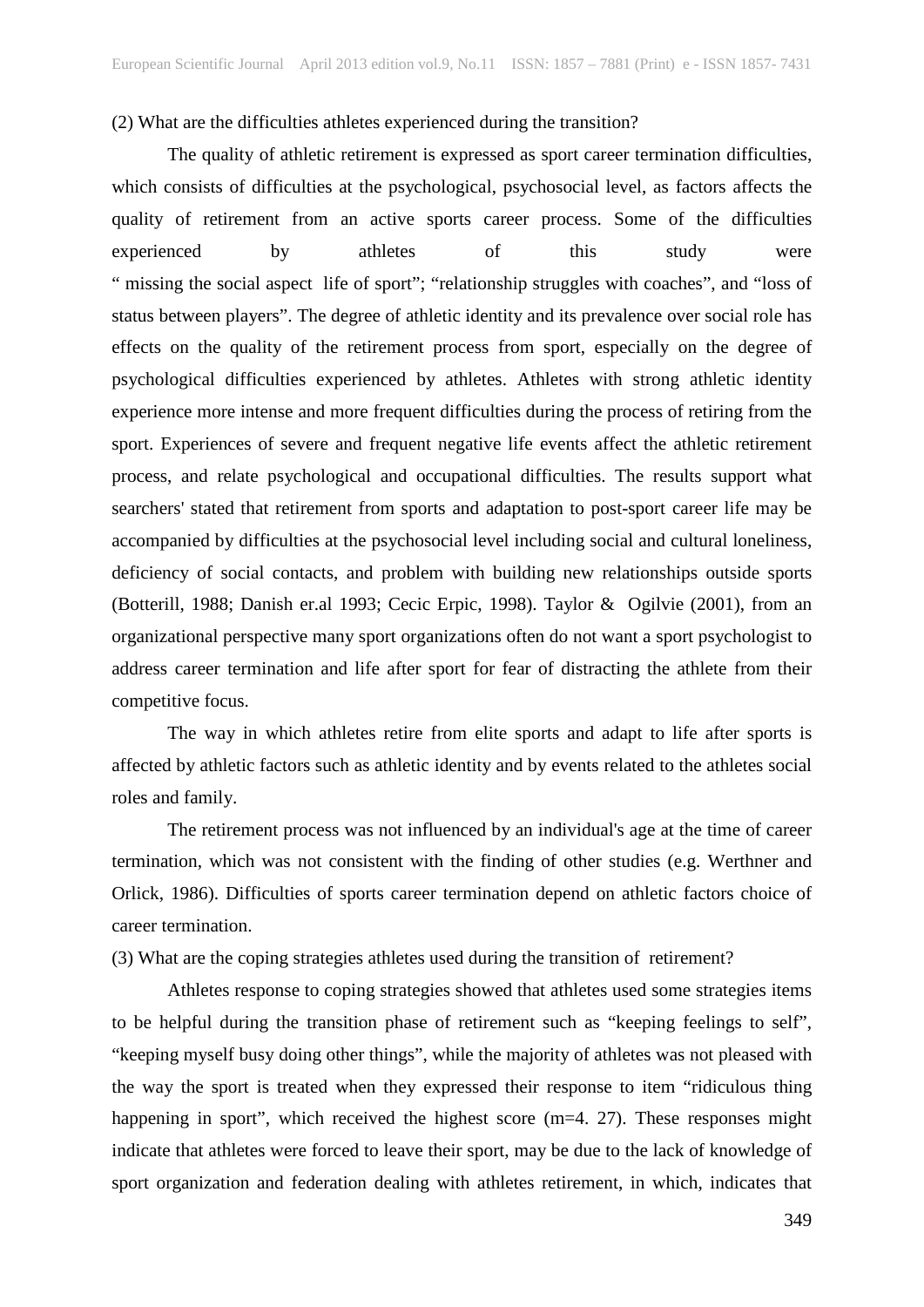athletes were not happy with their decision of retirement. Athletes reflection about unplanned retirement, can lead to a negative and more emotional reaction, social and economic problem, and less current life satisfaction. Athletes would feel more committed to the sport, have a higher athletic identity, and therefore, more negative and less positive feeling about the end of their sport career. It is expected that they would need a longer time period for adaptation to post- career, and would need more coping strategies.

An athlete who is at the top of their profession tending to have dedicated a very large portion of their lives to training and competing. This commitment in terms of time and personal energies often contributes to an imbalance of other activities in their lives. Researchers' mentioned that sport career termination contributes to the quality of adapting to post- sports life and is comprehended as both an antecedent factor (Taylor and Ogilvie, 1994; Alfermann, 2000). Also studies showed that voluntary career termination is correlated with a less difficult adaptation to post- sports life (Alfermann, 2000; Cecic Erpic, 2000). While involuntary retirement can lead to psychological difficulties such as lower self- centered, lower self- respect, anxiety depression, and feeling of anger (Werthner and Orlick, 1986; Crook and Robertson, 1991; Alfermann and Gross, 1997).

As sport was an important way to help the country gain greater international status, athletes were rewarded with an extremely high reputation. Those athletes were no longer supported in a way that made sport a secure lifetime investment. Instead, athletes had to make their own choices for post – career and had to find a job by themselves. In addition, elite sport lost its high reputation.

Successful athletes tend to get high recognition, they do not necessarily profit economically from their investment in sport career. No public support system is available for elite athletes after sport career, and they are not privileged members of society. Instead, it is up to the athletes themselves to decide how and what they do after career termination. In addition, elite sport lost its high reputation. The findings support Robbine et.al., (1994), that every one is responsible for their new environment and need to recognize potential advantages and risk associated with that environment.

 According to the results of the present study, the retirement process of male and female athletes was not influenced at the time career termination. Results revealed that male and female athletes expressions of life seem to be closely connected and mutually interdependent with regard to the career transition. It seems that male and female athletes experience the same feelings and difficulties toward their retirement, and coping strategies.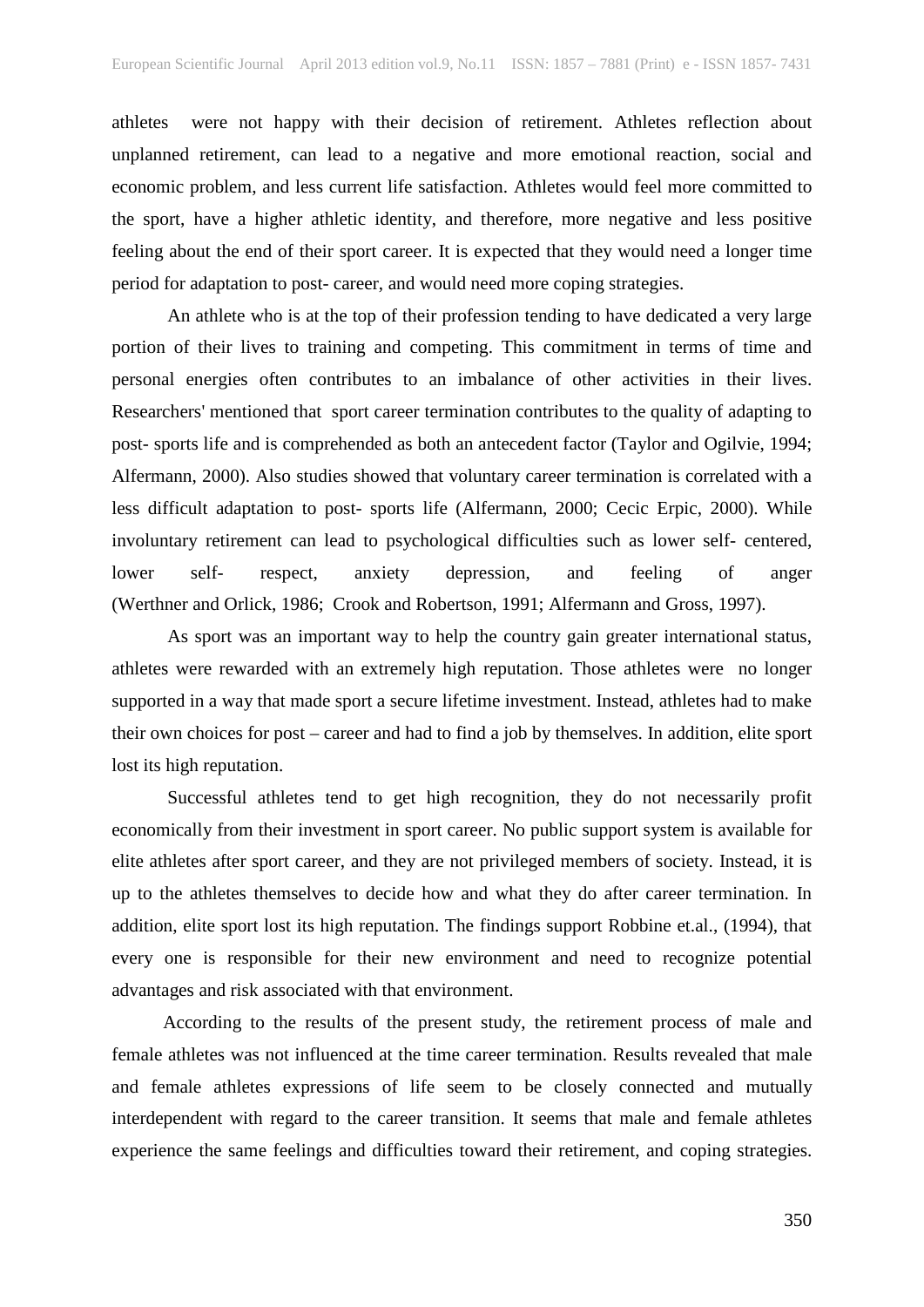In order to fully understand an athletes career transition to post-sports life it is necessary for sport psychology practitioners to diagnose the aspect life of male and female athletes.

#### **References:**

Alferman, D., Stambulova, N., & Zemaityte, A. (2004). Reaction to Sport Career Termination: a cross-national comparison of German, Lithuanian, and Russian athlete Psychology of Sport and Exercise, 5, 61-75.

Cecic Erpic, S., Wylleman, P. & Zupancic, M. (2004). The effect of athletic and non- athletic factors on the sports career termination process. Psychology of Sport and Exercise, 5, 45-59.

Alfermann, D. (2000). Causes and consequences of sport career termination. In D. Lavalle, & P. Wylleman (Eds.), *Career transitions in sport: International perspective* (pp. 45-58). Morgantown: Fitness Information Technology.

Blinde, E.M., & Greendorfer, S. L. (1985). A reconceptualization of the process of leaving the role of competitive athlete. *International Review for Sociology of Sport,* 1-2, 87-92.

Botterill, C. (1988). Preventing burnout and retirement problems. *Canadian Academy of Sports Medicine,* 8, 28-29.

Caplan, R., Vinokur, A., Price., & Van Ryn, M. (1989). Job Seeking, Reemployment, And Mental Health: A Randomized Field Experiment I Coping with Job Loss *.Journal of Applied Psychology,* 10, 74, 759-769.

Cecis Erpic, S. (1999). Differences between voluntary and involuntary sport career termination. In V. Hosek, P. Tillinger, & L. Bilek (Eds.), *Proceedings of the 10th European congress of sport psychology, Part 1* (pp. 147-149). Pague: Charles University.

Coakley,J.J.(1983). Leaving competitive sport: retirement or rebirth? *Quest* 35,1-11

Coakley, J.J.(2001). Sport in Society; Issues and Controversies,  $7<sup>th</sup>$  Ed. New York, NY: MC: Grow- Hill.

Danish, S.J., Petitpas, A.J., & Hale, B.D. (1993). Life development intervention for athletes: life skills through sports. *The Counseling Psychologist,* 21(3), 352-385.

European Federation of Sport (2000). Position statement 3: sports areer transitions. In D. Lavalle, & P. Wylleman (Eds.), *Career transitions in sport: International perspective* (pp. 259-261). Morgantown: Fitness Information Technology.

Freedman, A. (1998). Pathways and Crossroads to Institutional Leadership. *Consulting Psychology Journal: Practice and Research,* 50(3), 131-151.

Gati, L., Krausz, M., & Osipow, S. (1996). A Taxonomy of Difficulties in Career Decision Making. *Journal of Counseling Psychology,* 10, 43(4), 510-526.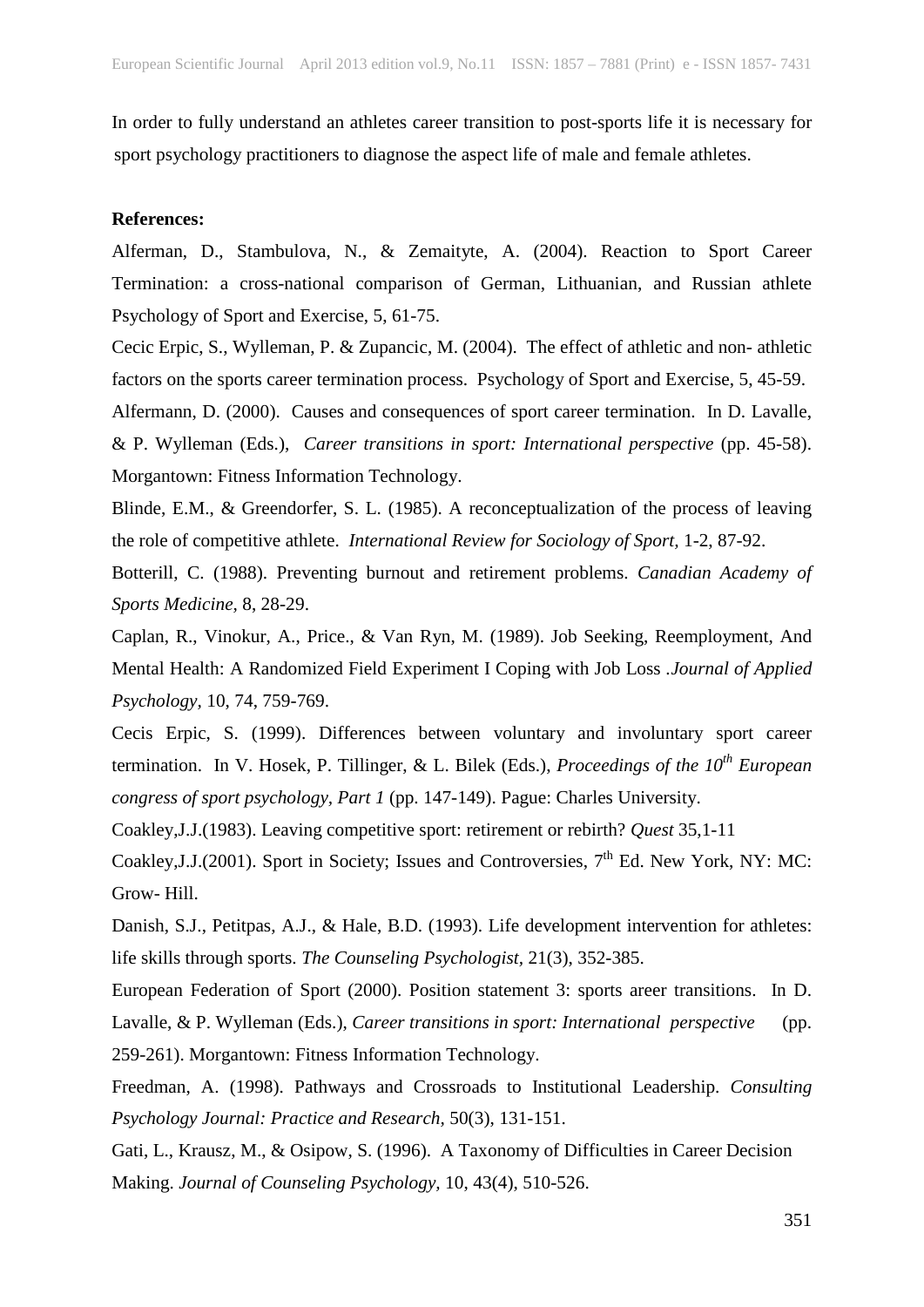George, L.K. (1980). Role transitions in later life. Monterey, CA: Brooks/ Cole.

Graber, J., & Brooks-Gunn, J. (1996). Transitions and Turning Points: Navigating The Passage From Childhood Through Adolescence. *Developmental Psychology,* 7, 32(4), 768- 776.

Harris, D.S., & Eitzen, D.S. (1971). The consequences of failure in sport. Urban Life, 7, 177- 188)

Heppner, M., Multon, K., Gysbers, N., Ellis, C. & Zook, C. (1998). The Relationship Of Trainee Self-Efficacy to the Process and Outcome of Career Counseling. *Journal of Counseling Psychology,* 10, 45(4), 393-402.

Hill, P., & Lowe, B. (1974). Inevitable metathesis of the retiring athlete. International Review of Sport Sociology, 3/4 (9), 5-32.

Kaplan, R. (2000). Two Pathways to Prevention. *American Psychologist,* 4, 55(4), 382-396.

McPherson, B.P. (1980). Retirement from professional sport; the process and problems of occupational and psychological adjustment. *Sociological Symposium*, 30, 126-143.

Norris, T., & Pittman, M. (2000). The Healthy Communities Movement and the Coalition for Healthier Cities and Communities. *Public Health Reports,* 6,118-124.

Ogilvie, B.C. & Howe, M. (1986). The trauma of termination from athletics. In J.M. Williams (Ed.), *Applied sport psychology: Personal growth to peak performance* (pp. 365- 382). Palo Alto: Mayfield.

Ogilvie, B.C., & Taylor, J.(1993a). Career termination in sports: when the dream dies. In J.M. Williams (Ed.) Applied sport psychology: Personal growth to peak performance (pp. 356- 365). Mountain View: Mayfield.

Ogilvie, B.C., & Taylor, J. (1993b). Career termination issues among elite athletes. In R.N. Singer, M. Murphey, & L.K. Tennant (Eds.), *Handbook of research on sport psychology* (pp. 761-779). New York: Macmillan.

Pearson, R., & Petitpas, A. (1990). Transitions of Athletes: Developmental and Preventative Perspectives. *Journal of Counseling & Development,* 69, 7-10.

Robbins, R., Chartrand, J., McFadden, K., & Lee, R. (1994). Efficacy of Leader-Led And Self-Directed Career Workshops for Middle-Aged and Older Adults. *Journal of Counseling Psychology, 1 41(1), 83-90.*

*Schlossberg, N. (1984). Counseling Adults in Transition,* Springer Publishing Co. Schlossberg, N.K. (1981). A model for analyzing human adaptation to transition. *The Counseling Psychologist,* 9(2), 2-18.